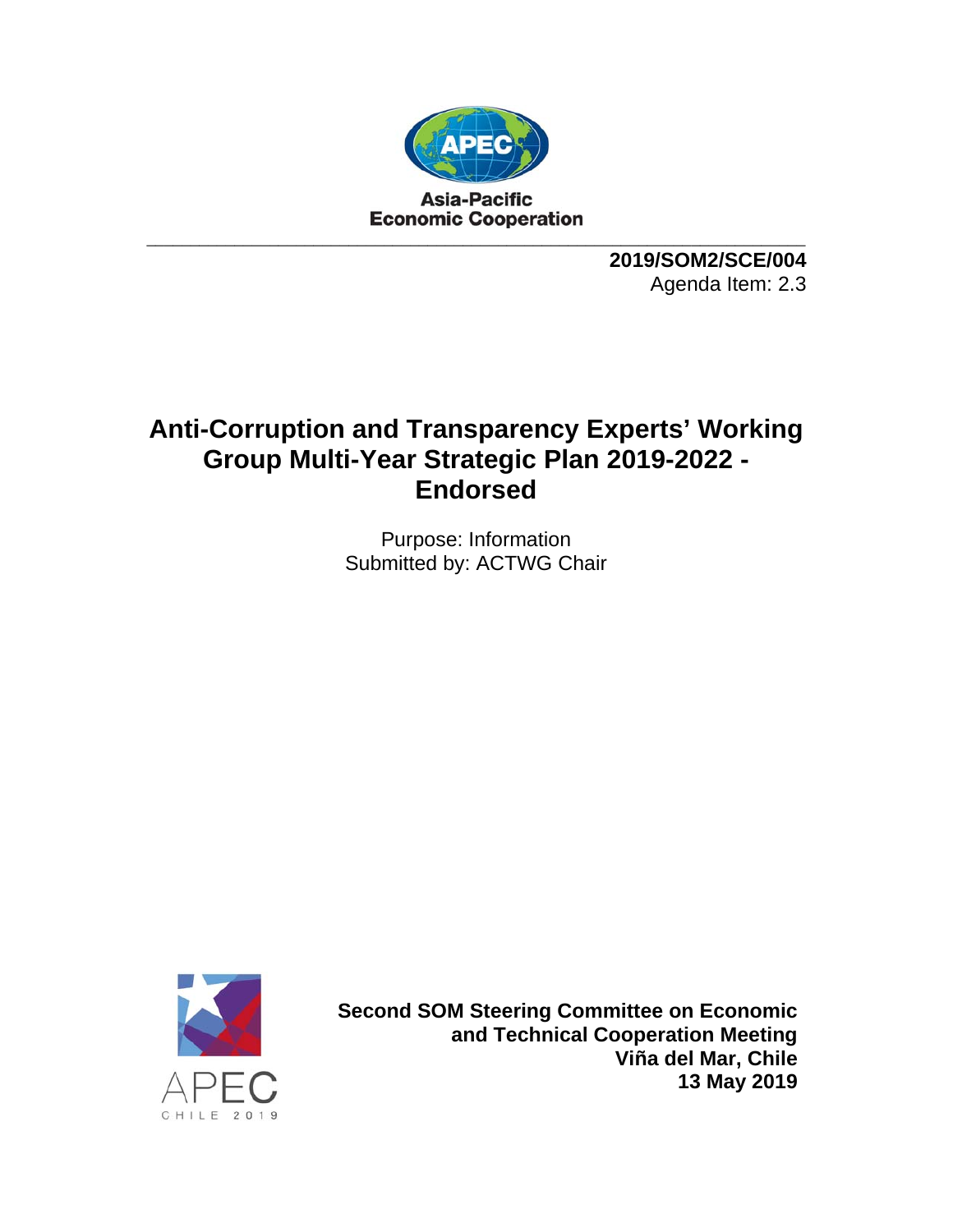# **Anti-Corruption and Transparency Experts' Working Group (ACTWG) Multi-Year Strategic Plan 2019-2022**

#### **1. Introduction**

The harm caused by corruption is far reaching and deeply damaging. Corruption is a major obstacle to social and economic development. It increases the cost of doing business and inhibits legitimate trade, investment, and enterprise. Corruption and bribery facilitate and provide an enabling environment for fueling illicit trade as well as for funding criminal and terrorist activities. Corruption also diverts precious resources away from the fight against hunger, disease and poverty; contributes to environmental destruction; and undermines public trust in government.

APEC Leaders acknowledge the serious threats posed by corruption to the Asia-Pacific community and have agreed that APEC economies should nurture and sustain good governance, economic development, and prosperity by working together to prevent and fight corruption and ensure transparency. The ACT Task Force was established in 2005 following Leaders' endorsement of the "Santiago Commitment to Fight Corruption and Ensure Transparency" and the APEC Course of Action on Fighting Corruption and Ensuring Transparency. In recognition of the need for ongoing action to combat corruption and promote transparency, as well as the ACT's good work, the ACT was upgraded in status to a working group in March 2011. The ACTWG is open to anti-corruption experts and law enforcement officials from all interested APEC member economies, APEC Observers (namely ASEAN, the Pacific Islands Forum, and the Pacific Economic Cooperation Council), and representatives from the APEC Secretariat and the APEC Business Advisory Council (ABAC).

With the approval of the SCE, the ACTWG is chaired on a rotational basis by the APEC host economy. Although this arrangement is unusual within the broader APEC structure, drawing the working group's Chair from the host economy provides a mechanism for anti-corruption specialists from each host economy to take active leadership within the ACTWG. Rotating leadership also provides an opportunity to frame strong, practical anti-corruption outcomes for APEC and the host economy.

#### Strategic Direction

The most recent statement of the APEC ACTWG's strategic direction and priorities was made in Lima. Key themes from the Lima Statement and other recent declarations encourage the ACTWG to cooperate within APEC to:

- Implement APEC anti-corruption commitments, including related to the UN Convention against Corruption;
- Strengthen anti-corruption bodies and promote regional cooperation;
- Promote the use of prevention mechanisms to combat corruption;
- Build public-private partnerships, partnerships with civil society, and empower communities to prevent and fight corruption;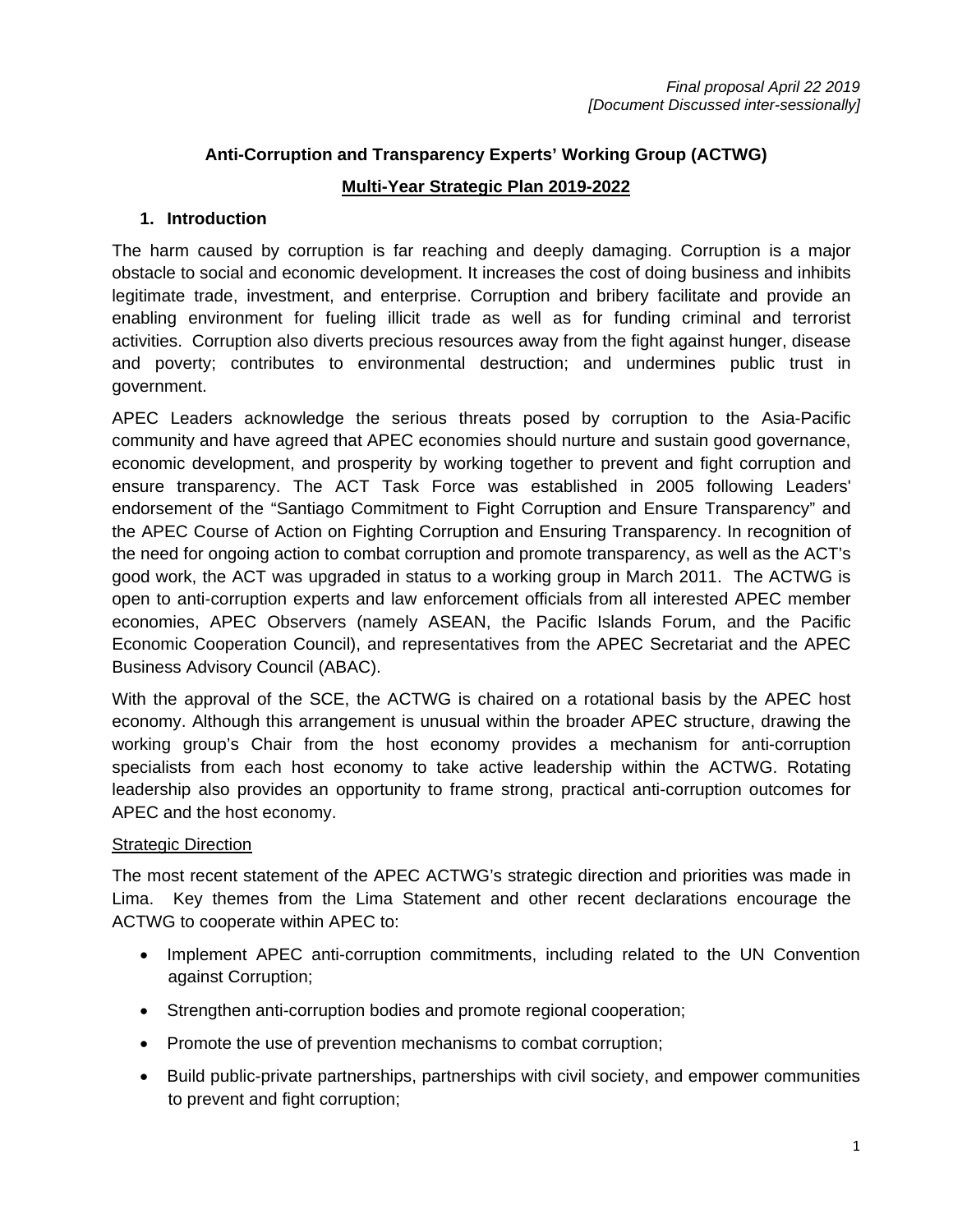- Increase public sector transparency, integrity and good governance;
- Rigorously enforce anti-corruption and anti-bribery laws and encourage the involvement of both public and private sectors in this regard;
- Vigorously fight illegal trade and the trafficking of people and illegal goods and promote cultures of integrity across borders, markets, and supply chains;
- Deny safe haven to those engaged in corruption, including through extradition, mutual legal assistance, and the recovery and return of proceeds of corruption;
- Support the work of the APEC Network of Anti-Corruption Authorities and Law Enforcement Agencies (ACT-NET);
- Promote more innovative approaches and public-private partnerships to combat corruption and illicit trade;
- Protect anti-corruption officials at the domestic and international fronts.

#### *APEC's vision:*

"APEC is the premier Asia-Pacific Economic forum. Our primary goal is to support sustainable economic growth and prosperity in the Asia-Pacific region. We are united in our drive to build a dynamic and harmonious Asia-Pacific community by championing free and open trade and investment, promoting and accelerating regional economic integration, encouraging economic and technical cooperation, enhancing human security, and facilitating a favorable and sustainable business environment. Our initiatives turn policy goals into concrete results and agreements into tangible benefits."

# **2. Vision Statement**

The ACTWG will support the realization of the collective vision of an economically integrated, robust and secure APEC community in the 21st century and to ensure the implementation of the Santiago Commitment, the APEC Course of Action, and the APEC Transparency Standards within APEC fora.

In practice, APEC ACTWG members envisage an APEC community where:

- (i) All economies cooperate to develop robust anti-corruption laws and systems;
- (ii) Anti-corruption authorities and law enforcement agencies are strong and independent;
- (iii) Public sectors are governed with integrity and transparency;
- (iv) Communities and businesses demand, and abide by, high ethical standards, and are empowered to prevent and fight corruption and bribery;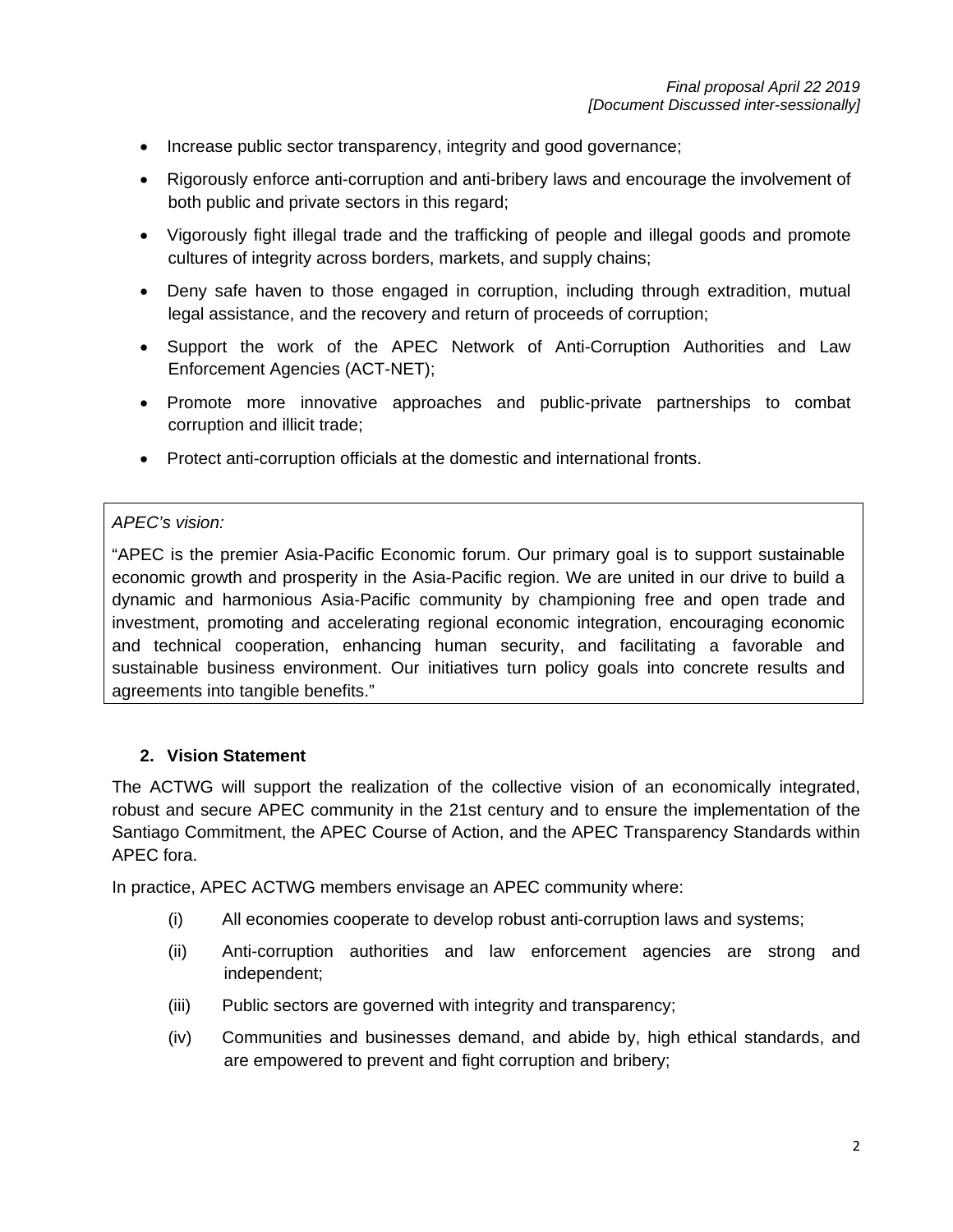- (v) Corruption's detrimental impact on investment, trade, poverty, disease, environmental destruction, and it's facilitation of transnational crime is eradicated as much as possible;
- (vi) All economies cooperate to deny safe havens to those engaged in corruption including through extradition, mutual legal assistance and the recovery of proceeds of corruption in accordance with domestic legislation and international obligations, and
- (vii) Profit from corruption, illicit trade and associated transnational crime is eradicated and proceeds of corruption are recovered.

# **3. Mission Statement**

The ACTWG shall support the establishment of legal, enforcement, and regulatory frameworks to prevent and combat corruption; cultivate a culture of open governance, transparency, and anticorruption across all sectors; implement measures, processes, and standards that promote transparency and accountability; safeguard the environment from harm by corruption; enhance public-private sector cooperation and dialogues; promote international cooperation to deny safe haven to those engaged in corruption and leverage collective action to combat illicit trade and dismantle transnational illicit networks across the Asia-Pacific region.(Summarized from the APEC website)

# **4. Critical Success Factors**

Elements vital for the strategy to be successful include:

- APEC members implement Leaders' commitments to fight corruption and promote transparency;
- APEC members ratify and implement key international frameworks, particularly the United Convention against Corruption (UNCAC);
- APEC ACTWG provides an opportunity for the host economy to provide leadership to APEC's Anti-Corruption agenda and to draw attention to its Anti-Corruption priorities within APEC bodies;
- APEC ACTWG members take ownership and cooperate well with one another, as well as with other APEC sub-fora;
- APEC members, the private sector, and civil society organizations partner together effectively to advance and implement APEC commitments to prevent and combat corruption and promote transparency;
- APEC members share an understanding of how corruption facilitates and enables transnational crime, and cooperate to detect illicit trade and disrupt corrupt actors and illicit networks.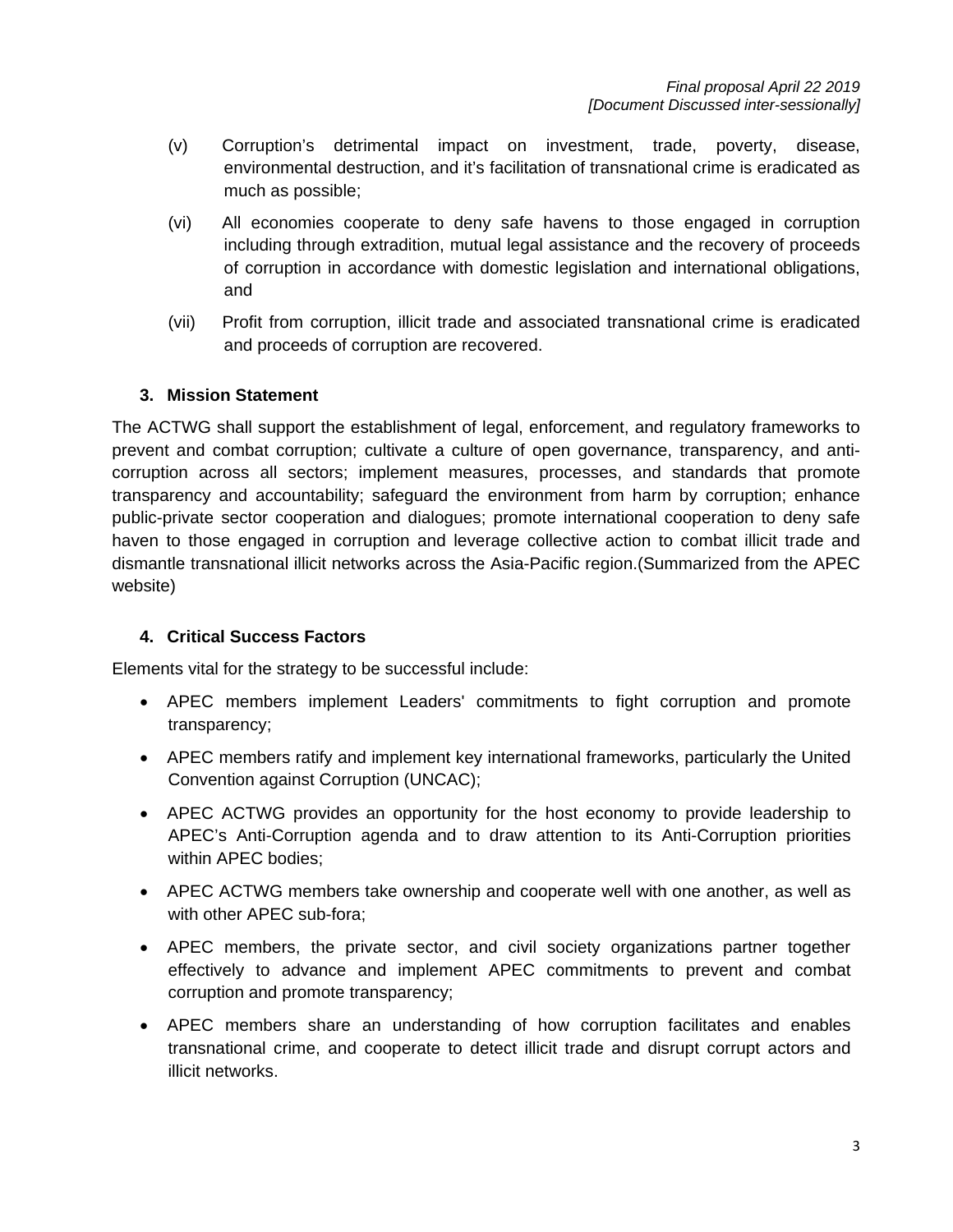- APEC members cooperate to remove the profit from corruption and associated transnational crime, denying safe haven to corrupt officials and freezing, seizing, and recovering the proceeds of corruption.
- APEC members collaborate to review periodically the implementation of the ACT Working Group's commitments and actions.

# **5. Objectives 2019-2022**

| <b>OBJECTIVES</b>                                                                                  | <b>Key Policy Indicators (KPI)</b>                                                                                                                                                                             |  |  |
|----------------------------------------------------------------------------------------------------|----------------------------------------------------------------------------------------------------------------------------------------------------------------------------------------------------------------|--|--|
| 1. Promote the effective implementation<br>of existing APEC commitments                            | The ACTWG will promote implementation and keep economies<br>through periodic reporting<br>accountable<br>on<br>progress<br>in<br>APEC commitments<br>international<br>implementation<br>8<br>key<br>standards. |  |  |
| 2. Support the APEC growth strategy:                                                               | The ACTWG will:                                                                                                                                                                                                |  |  |
| Combat corruption related to money<br>laundering, illicit trade and dismantle<br>illicit networks. | Promote the effective implementation of UNCAC, FATF anti-<br>$\bullet$<br>money laundering & and other relevant anti-corruption<br>standards;                                                                  |  |  |
| Promote sustainable<br>Growth<br>ଝ<br>enhance human security.                                      | Promote capacity-building and cooperation to combat illicit<br>$\bullet$<br>trade and dismantle illicit networks;                                                                                              |  |  |
|                                                                                                    | Promote the Beijing Declaration on Fighting Corruption;<br>$\bullet$                                                                                                                                           |  |  |
|                                                                                                    | Promote ACTWG Codes of Conduct on Asset Financial<br>$\bullet$<br>Disclosures and Conflicts of Interest;                                                                                                       |  |  |
|                                                                                                    | Promote APEC Principles on the Prevention of Bribery and<br>$\bullet$<br><b>Enforcement of Anti-Bribery Laws;</b>                                                                                              |  |  |
|                                                                                                    | Promote sustainable and inclusive green growth by tackling<br>$\bullet$<br>corruption-driven loss of biodiversity;                                                                                             |  |  |
|                                                                                                    | Enhance human security by fighting crimes enabled by<br>$\bullet$<br>corruption, such as smuggling and trafficking in persons;                                                                                 |  |  |
|                                                                                                    | Organize events and workshops to identify and better<br>$\bullet$<br>understand<br>challenges<br>establish<br>and<br>cooperative<br>mechanisms to tackle these challenges;                                     |  |  |
|                                                                                                    | Expand cooperation with all relevant APEC fora, relevant<br>$\bullet$<br>international organizations, civil society and the private<br>sector;                                                                 |  |  |
|                                                                                                    | Enhance efforts to promote sustainable and legitimate use of<br>$\bullet$<br>natural resources;                                                                                                                |  |  |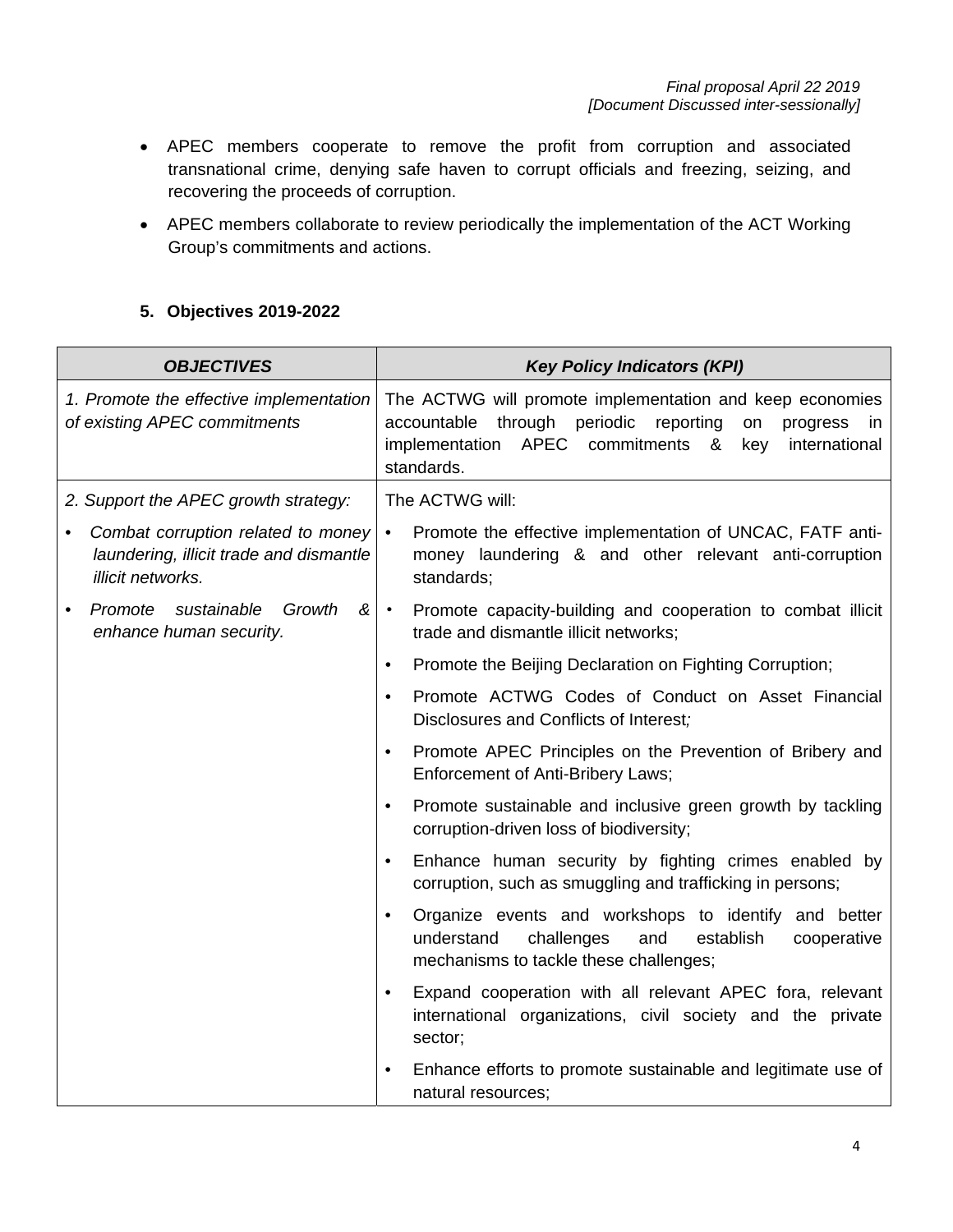| 3. Giving full play to the role of ACT-<br><b>NET</b>                                               | informal cross-border cooperation<br>Improving<br>between<br>$\bullet$<br>agencies responsible for investigations and prosecutions of<br>corruption, bribery, money laundering and asset recovery with<br>a view to facilitate cooperation among anti-corruption<br>authorities and law enforcement agencies; |
|-----------------------------------------------------------------------------------------------------|---------------------------------------------------------------------------------------------------------------------------------------------------------------------------------------------------------------------------------------------------------------------------------------------------------------|
|                                                                                                     | Enhancing capacity building of anti-corruption authorities and<br>law enforcement agencies, holding seminars and workshops<br>at appropriate times;                                                                                                                                                           |
|                                                                                                     | Promoting cross-border cooperation<br>between ACT-NET<br>economies, and other multi-lateral<br>and regional anti-<br>corruption and law enforcement platforms.                                                                                                                                                |
| 4. Enhance public private partnerships<br>civil<br>and<br>encourage<br>society<br>engagement        | Equip member economies with information to develop and<br>$\bullet$<br>enhance public private partnerships; as well as to encourage<br>civil society engagement in efforts to prevent and combat<br>corruption and illicit trade;                                                                             |
|                                                                                                     | Organize workshop/seminars to provide platforms for experts,<br>including representatives from the private sector and civil<br>society organizations, to share their expertise and explore<br>opportunities for partnership and collaboration;                                                                |
|                                                                                                     | Encourage reporting by member economies on outreach to<br>and partnerships and collaboration with the private sector<br>and/or civil society;                                                                                                                                                                 |
|                                                                                                     | Encourage engagement with civil society and private sector<br>which are complementary to the efforts of the APEC ACTWG;                                                                                                                                                                                       |
|                                                                                                     | Encourage relevant international organizations to participate<br>and contribute to APEC ACTWG meetings;                                                                                                                                                                                                       |
|                                                                                                     | Encourage civil society and private sector participation in<br>APEC ACTWG meetings;                                                                                                                                                                                                                           |
|                                                                                                     | Promote the General Elements of Effective Voluntary<br>Corporate Compliance Programs;                                                                                                                                                                                                                         |
|                                                                                                     | Encourage the sharing and compilation of<br>member<br>∙.<br>economies' good practices in promoting social engagement in<br>anti-corruption.                                                                                                                                                                   |
| 5. Formulate a public outreach strategy<br>the<br>support of relevant<br>gain<br>to<br>stakeholders | Improve awareness of and support for anti-corruption and<br>$\bullet$<br>transparency efforts across the APEC region;                                                                                                                                                                                         |
|                                                                                                     | Enhance effective use of modern digital and social media to<br>$\bullet$<br>gain widespread support for preventing and combating<br>corruption in APEC ACTWG members;                                                                                                                                         |